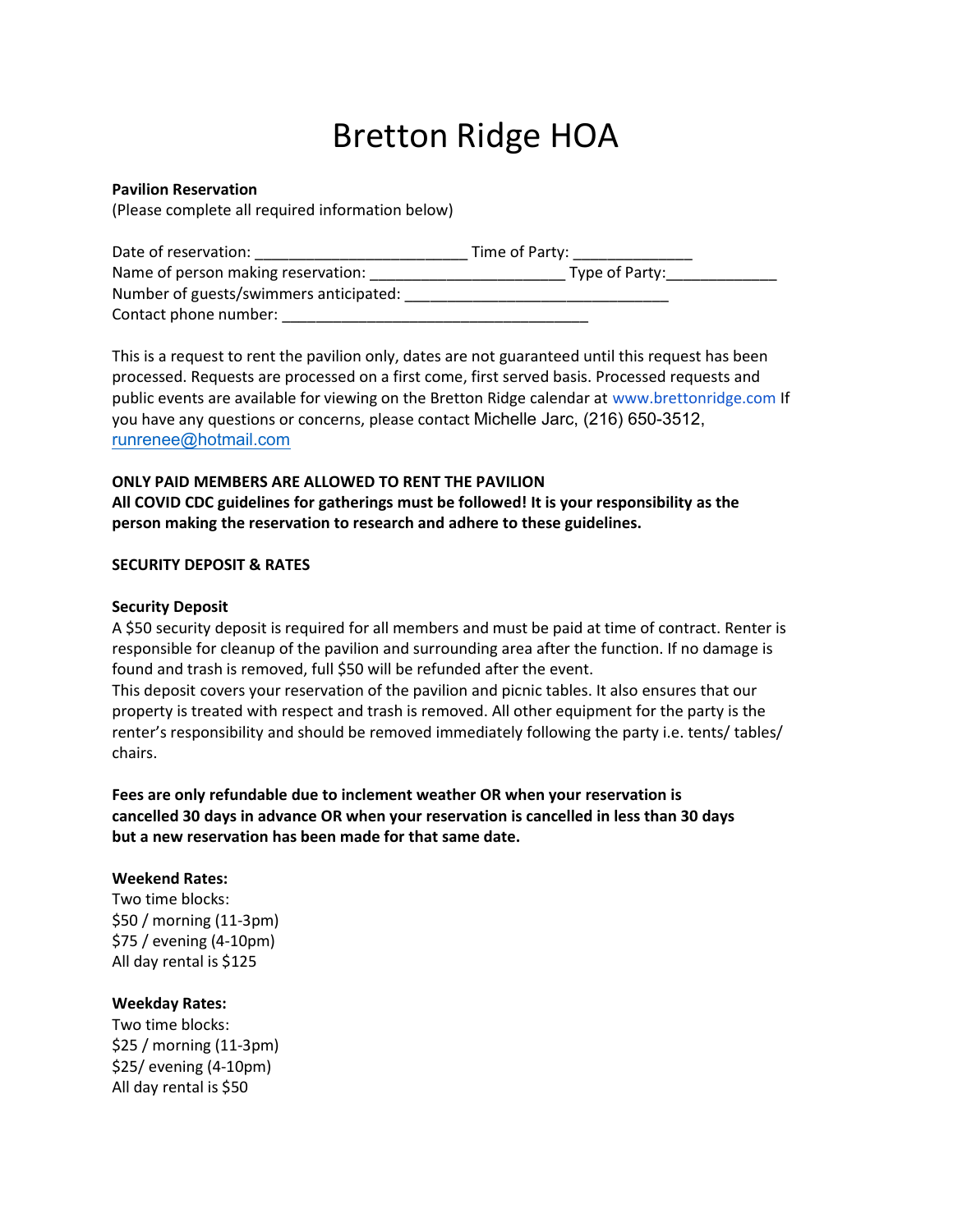## Pool Usage: \$5/ per guest swimmer

At the booking of your party, you may prepay for known swimmers and receive bracelets to hand out. If you wish to wait until the party, you may pay at the gate at the same rate. AVAILABILITY

- Pavilion is available from 8am until 10pm
- Swimming is available from 11am until 9pm
- Lifeguards are available for hire during non-business hours at \$25/hr
- If no lifeguards are available to cover your event than the guests will not be able to swim.
- The park cannot be rented on holidays.

Any person who violated the rules and regulations shall be subject to the following penalties:

- First offense- shall forfeit security deposit to the Bretton Ridge HOA.
- Second offense- shall be permanently banned from renting the Bretton Ridge pavilion in the future.

## CANCELLATIONS

- All cancellations must be made 14 days prior to your event or you will forfeit your deposit.
- If pavilion is re-booked for the same date, the security deposit will be refunded.

RESPONSIBILITY

- A Bretton Ridge member in good-standing are the only individuals allowed to rent the pavilion.
- A Bretton Ridge member in good-standing is allowed to rent on behalf of a third party, however, the member is responsible for rental agreement and must be present during the rental or the third party may be asked to leave.

## RELEASE OF LIABILITY

# READ CAREFULLY - THIS AFFECTS YOUR LEGAL RIGHTS

In exchange for participation in the activity of park, cabana and/or pavilion rental organized by Bretton Ridge Homeowners Association, of 5991 Christman Drive, North Olmsted, Ohio, 44070 and/or use of the property, facilities and services of Bretton Ridge Homeowners Association, I,

\_\_\_\_\_\_\_\_\_\_\_\_\_\_\_\_\_, of \_\_\_\_\_\_\_\_\_\_\_\_\_\_\_\_\_, \_\_\_\_\_\_\_\_\_\_\_\_\_\_\_\_\_, \_\_\_\_\_\_\_\_\_\_\_\_\_\_\_\_\_ \_\_\_\_\_, agree for myself and (if applicable) for the members of my family, to the following:

1. AGREEMENT TO FOLLOW DIRECTIONS. I agree to observe and obey all posted rules and warnings, and further agree to follow any oral instructions or directions given by Bretton Ridge Homeowners Association, or the employees, representatives or agents of Bretton Ridge Homeowners Association.

2. ASSUMPTION OF THE RISKS AND RELEASE. I recognize that there are certain inherent risks associated with the above described activity and I assume full responsibility for personal injury to myself and (if applicable) my family members, and further release and discharge Bretton Ridge Homeowners Association for injury, loss or damage arising out of my or my family's use of or presence upon the facilities of Bretton Ridge Homeowners Association, whether caused by the fault of myself, my family, Bretton Ridge Homeowners Association or other third parties.

3. INDEMNIFICATION. I agree to indemnify and defend Bretton Ridge Homeowners Association against all claims, causes of action, damages, judgments, costs or expenses, including attorney fees and other litigation costs, which may in any way arise from my or my family's use of or presence upon the facilities of Bretton Ridge Homeowners Association. 4. FEES. I agree to pay for all damages to the facilities of Bretton Ridge Homeowners Association caused by any negligent, reckless, or willful actions by me or my family.